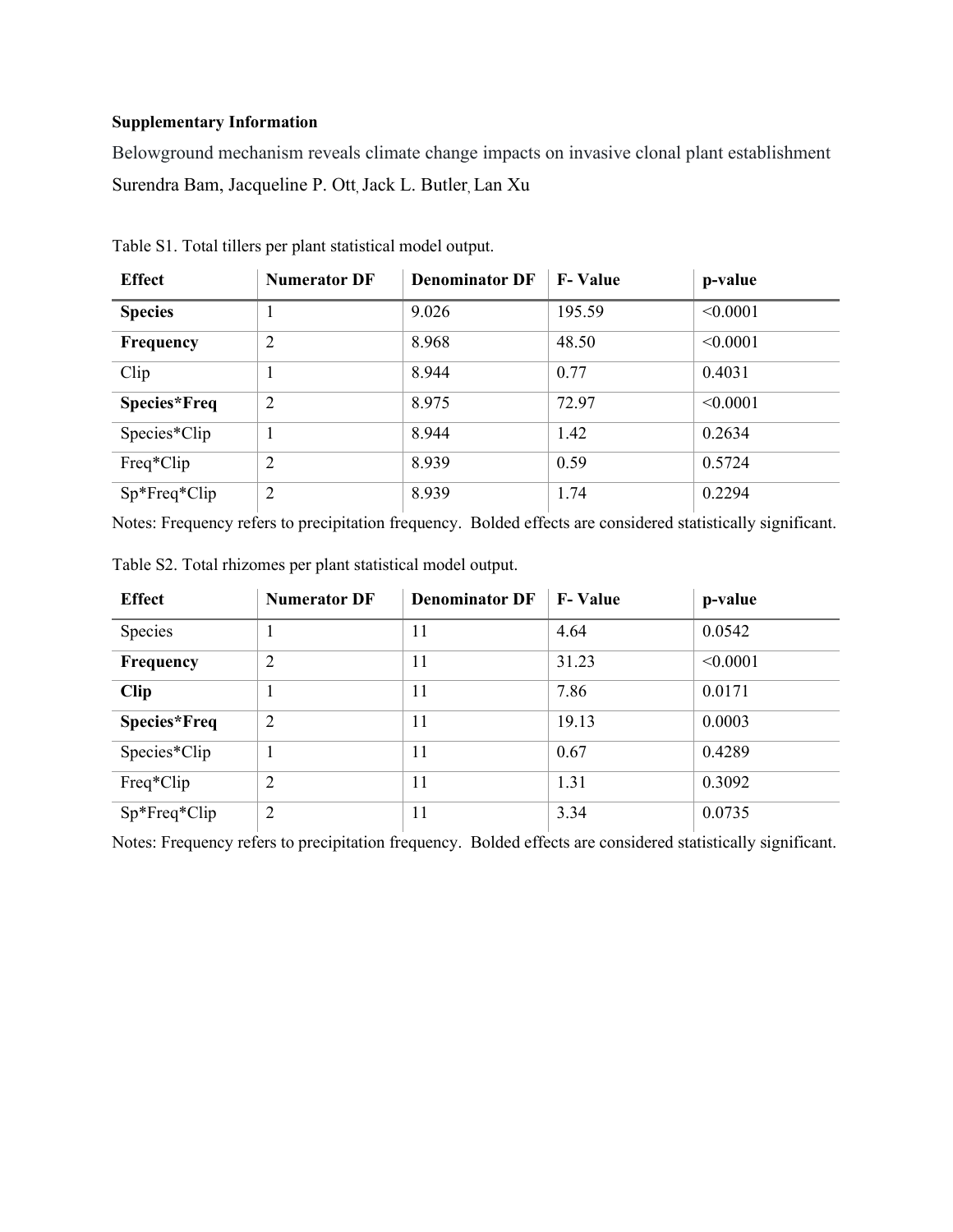| <b>Effect</b>  | <b>Numerator DF</b> | <b>Denominator DF</b> | <b>F</b> -Value | p-value  |
|----------------|---------------------|-----------------------|-----------------|----------|
| <b>Species</b> | -1                  | 9.026                 | 195.59          | < 0.0001 |
| Frequency      | $\overline{2}$      | 8.968                 | 48.5            | < 0.0001 |
| Clip           | 1                   | 8.944                 | 0.77            | 0.4031   |
| Species*Freq   | $\overline{2}$      | 8.975                 | 72.97           | < 0.0001 |
| Species*Clip   |                     | 8.944                 | 1.42            | 0.2634   |
| Freq*Clip      | $\overline{2}$      | 8.939                 | 0.59            | 0.5724   |
| Sp*Freq*Clip   | $\overline{2}$      | 8.939                 | 1.74            | 0.2294   |

Table S3. Total rhizome length per plant statistical model output.

Notes: Frequency refers to precipitation frequency. Bolded effects are considered statistically significant.

| <b>Effect</b>       | <b>Numerator DF</b> | <b>Denominator DF</b> | <b>F-Value</b> | p-value  |
|---------------------|---------------------|-----------------------|----------------|----------|
| <b>Species</b>      | 1                   | 35.25                 | 4.87           | 0.0339   |
| Frequency           | $\overline{2}$      | 34.63                 | 23.39          | < 0.0001 |
| <b>Clip</b>         | 1                   | 35.25                 | 10.75          | 0.0023   |
| Generation          | $\overline{2}$      | 34.34                 | 1403.59        | < 0.0001 |
| <b>Species*Freq</b> | $\overline{2}$      | 34.63                 | 18.61          | < 0.0001 |
| Species*Clip        | $\mathbf{1}$        | 35.25                 | 2.68           | 0.1103   |
| Freq*Clip           | $\overline{2}$      | 34.63                 | 2.94           | 0.0662   |
| Species*Gen         | $\overline{2}$      | 34.34                 | 52.17          | < 0.0001 |
| Freq*Gen            | $\overline{4}$      | 33.74                 | 16.83          | < 0.0001 |
| Clip*Gen            | $\overline{2}$      | 34.34                 | 1.75           | 0.1887   |
| Sp*Freq*Clip        | $\overline{2}$      | 34.63                 | 2.32           | 0.1133   |
| Sp*Freq*Gen         | $\overline{4}$      | 33.74                 | 14.58          | < 0.0001 |
| Sp*Clip*Gen         | $\overline{2}$      | 34.34                 | 4.35           | 0.0206   |
| Freq*Clip*Gen       | $\overline{4}$      | 33.74                 | 1.48           | 0.2312   |
| Sp*Freq*Clip*Gen    | $\overline{4}$      | 33.74                 | 1.01           | 0.4174   |

Table S4. New tillers established per tiller statistical model output.

Notes: Frequency refers to precipitation frequency. Bolded effects are considered statistically significant.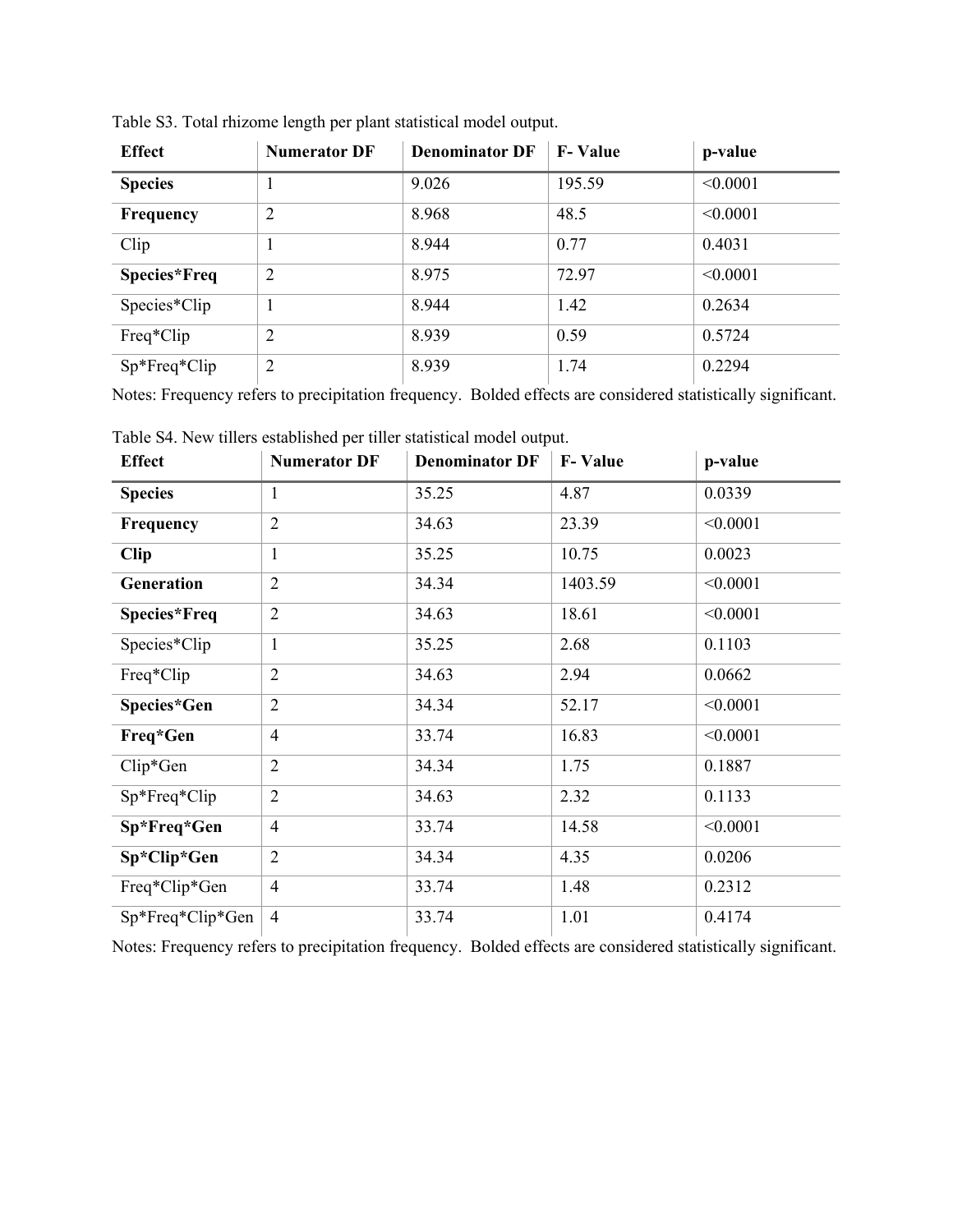| <b>Effect</b>       | <b>Numerator DF</b> | <b>Denominator DF</b> | <b>F</b> -Value | p-value |
|---------------------|---------------------|-----------------------|-----------------|---------|
| <b>Species</b>      | $\mathbf{I}$        | 8.421                 | 19.19           | 0.0021  |
| Frequency           | $\overline{2}$      | 8.404                 | 15.43           | 0.0015  |
| Clip                |                     | 8.398                 | 3.14            | 0.1123  |
| <b>Species*Freq</b> | $\overline{2}$      | 8.405                 | 17.09           | 0.0011  |
| Species*Clip        |                     | 8.398                 | 0.76            | 0.4065  |
| Freq*Clip           | $\overline{2}$      | 8.394                 | 2.05            | 0.188   |
| Sp*Freq*Clip        | $\overline{2}$      | 8.394                 | 0.14            | 0.8722  |

Table S5. Live propagules per plant statistical model output.

Notes: Frequency refers to precipitation frequency. Bolded effects are considered statistically significant.

| <b>Effect</b>         | <b>Numerator DF</b> | <b>Denominator DF</b> | <b>F-Value</b> | p-value  |
|-----------------------|---------------------|-----------------------|----------------|----------|
| <b>Species</b>        | 1                   | 33.78                 | 15.12          | 0.0004   |
| Frequency             | $\overline{2}$      | 33.41                 | 0.84           | 0.439    |
| Clip                  | 1                   | 33.24                 | 1.12           | 0.2974   |
| <b>DevStage</b>       | $\overline{2}$      | 33.24                 | 951            | < 0.0001 |
| Species*Freq          | $\overline{2}$      | 33.43                 | 0.98           | 0.3855   |
| Species*Clip          | $\mathbf{1}$        | 33.24                 | 4.8            | 0.0355   |
| Freq*Clip             | $\overline{2}$      | 33.26                 | 1.6            | 0.2171   |
| Species*DevStage      | $\overline{2}$      | 33.24                 | 10.29          | 0.0003   |
| Freq*DevStage         | $\overline{4}$      | 33.23                 | 1.36           | 0.2694   |
| Clip*DevStage         | $\overline{2}$      | 33.24                 | 0.43           | 0.6513   |
| Sp*Freq*Clip          | $\overline{2}$      | 33.28                 | 0.34           | 0.712    |
| Sp*Freq*DevStage      | $\overline{4}$      | 33.23                 | 4.1            | 0.0083   |
| Sp*Clip*DevStage      | $\overline{2}$      | 33.24                 | 2.44           | 0.1026   |
| Freq*Clip*DevStage    | $\overline{4}$      | 33.23                 | 0.64           | 0.6405   |
| Sp*Freq*Clip*DevStage | $\overline{4}$      | 33.23                 | 1.25           | 0.3106   |

Table S6. Proportion of live propagules per plant statistical model output.

Notes: Frequency refers to precipitation frequency. DevStage refers to developmental stage. Bolded effects are considered statistically significant.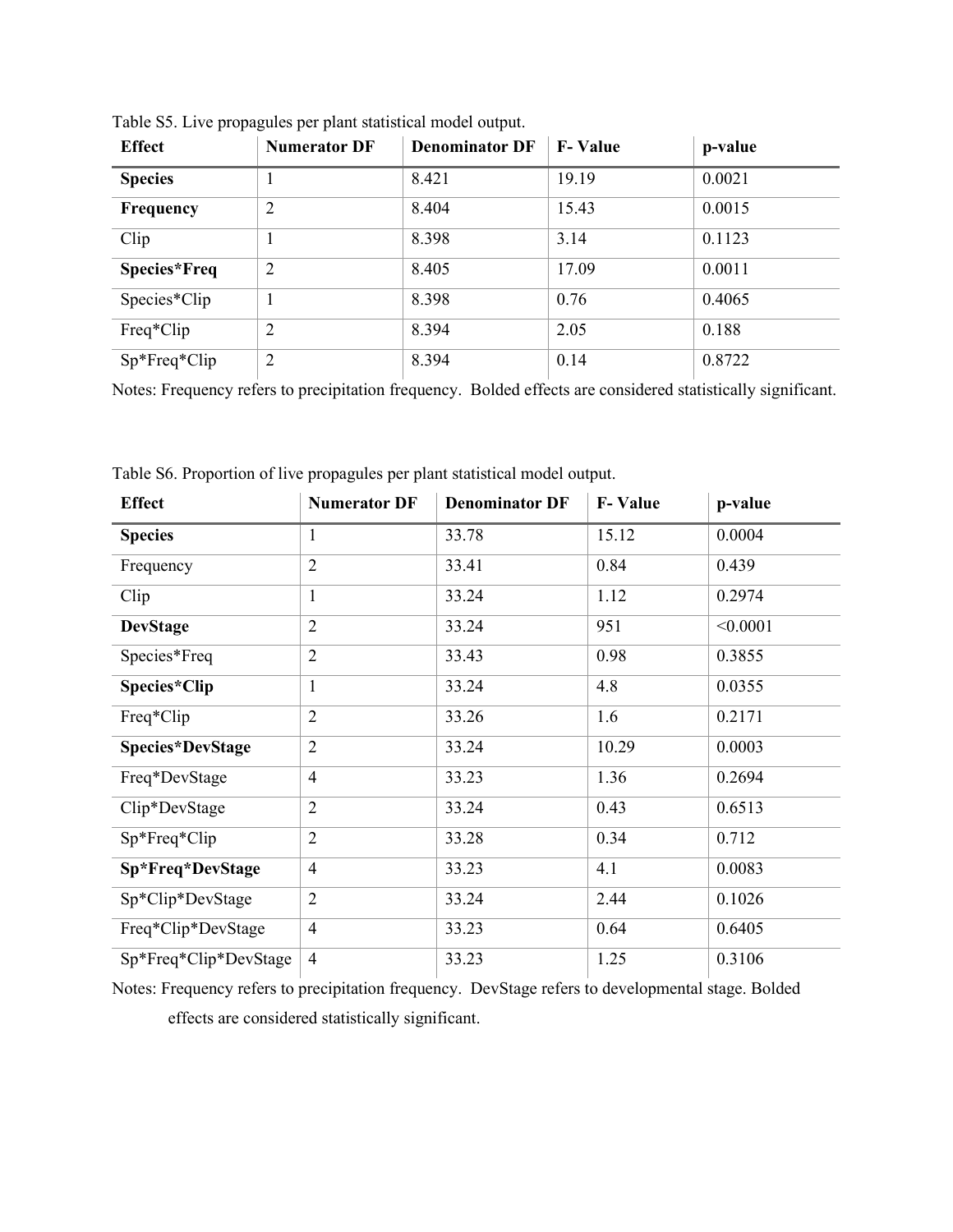| Month <sup>1</sup> | Day Temp. $(^{\circ}C)$ | Night Temp. $(^{\circ}C)$ | Day Length <sup>2</sup> (hr) | <b>Artificial Light (hr)</b> |
|--------------------|-------------------------|---------------------------|------------------------------|------------------------------|
| June               | 19.5                    | 16.0                      | 15.5                         | 0.5                          |
| July               | 23.6                    | 19.5                      | 15.0                         | 1.0                          |
| August             | 21.5                    | 17.7                      | 14.0                         | 1.5                          |
| September          | 17.6                    | 13.3                      | 12.5                         | 1.5                          |
| October            | 9.5                     | 6.5                       | 11                           | 1.5                          |

Table S7. Day and night temperatures and photoperiod for greenhouse.

1-Each simulated month was 4 weeks of the 20 week experiment. Values were based off of 10 years of climate data from Rapid City, South Dakota. 2- Total day length including artificial light used to extend ambient day length.